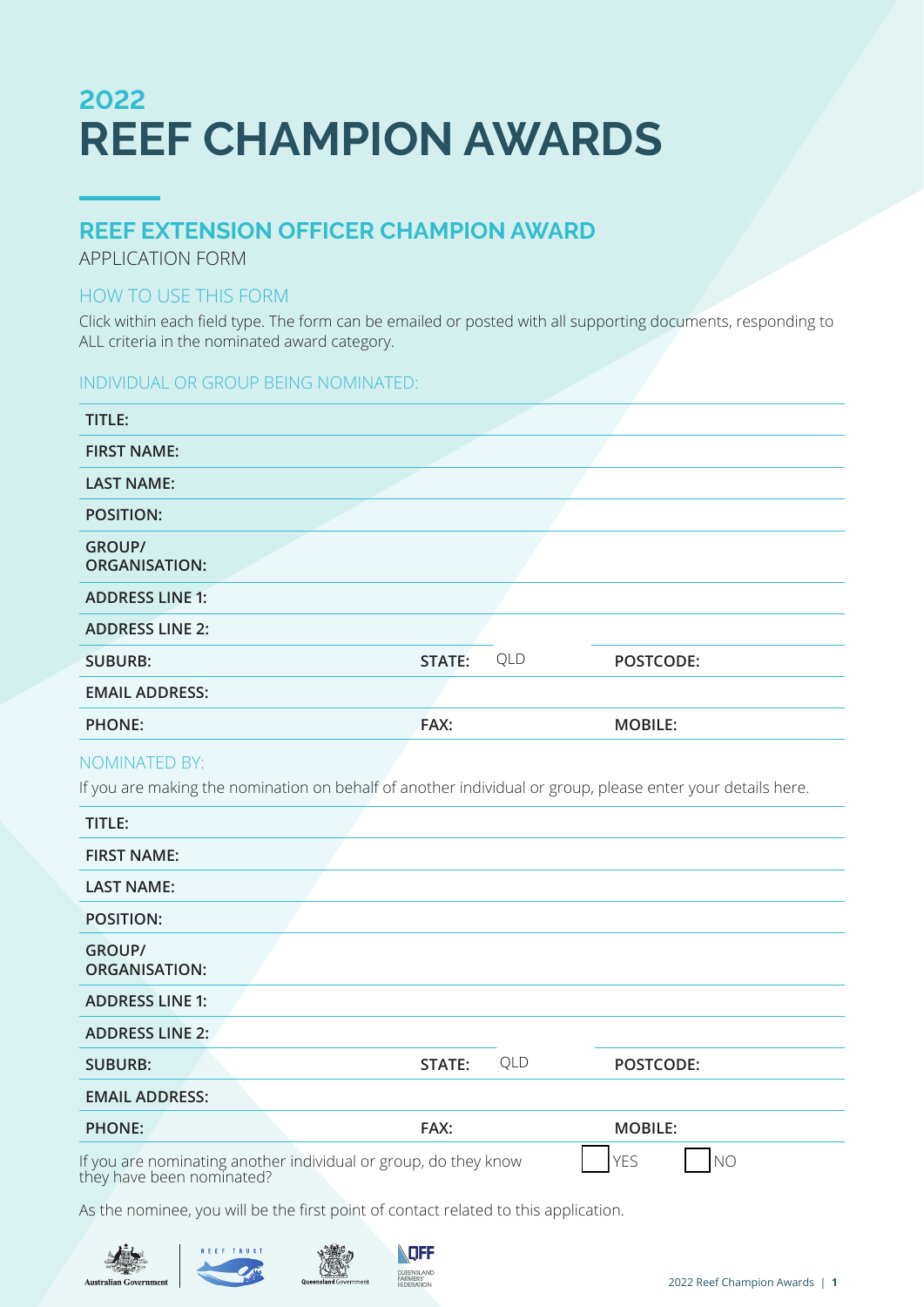# **2022 REEF CHAMPION AWARDS**

## **REEF EXTENSION OFFICER CHAMPION AWARD**

CRITERIA QUESTIONS

Tell us how the nominee's partnership with a landholder has had a significant impact on improving the quality of water that flows to the Great Barrier Reef. (300 words)

How has the nominee shared their learnings and experiences with other extension officers in their region and other organisations? What is one of the key things they have learnt through this process? (300 words)